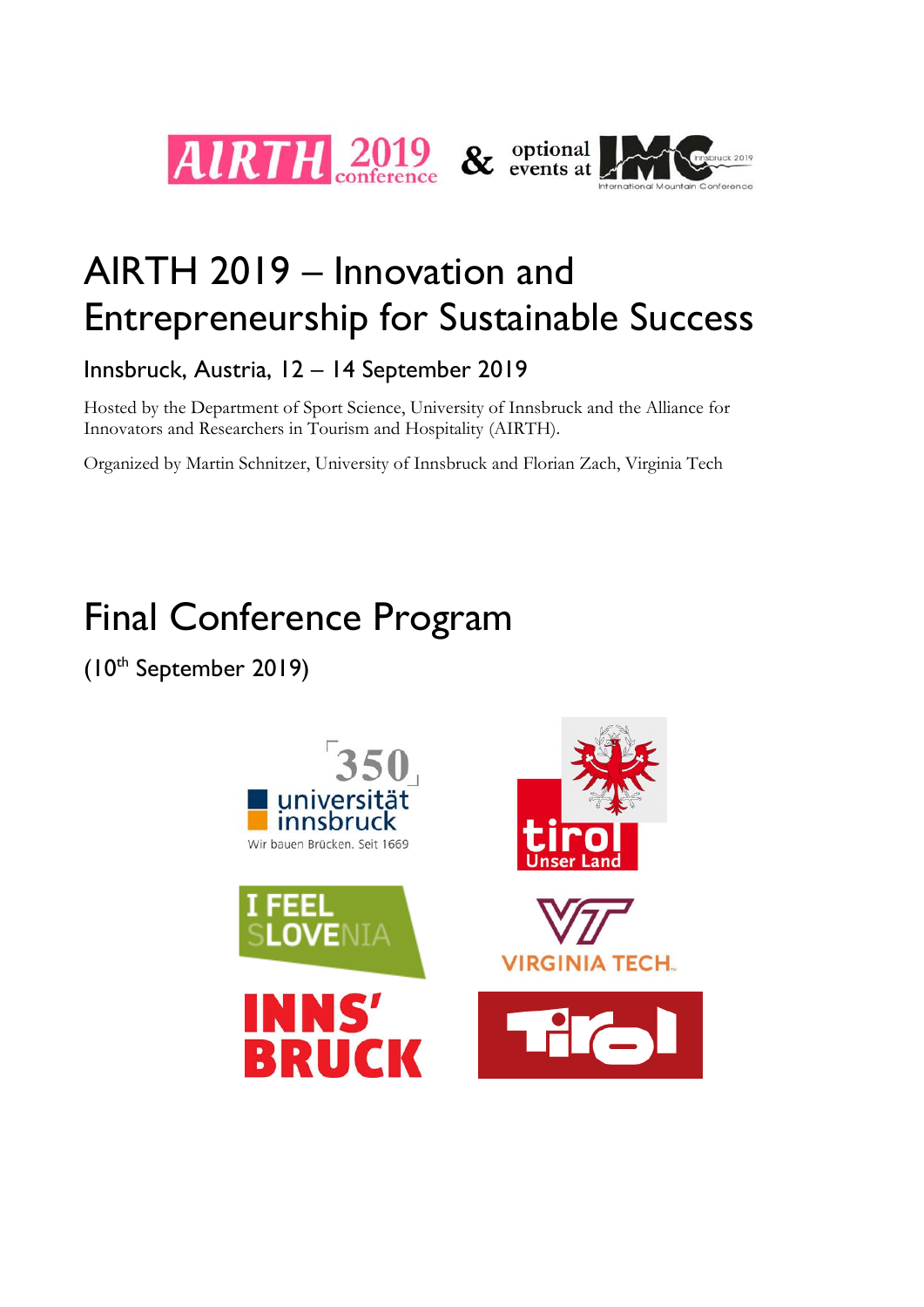## **Area Information and Emergency Contact**

Main locations in Innsbruck:

**Congress Center Innsbruck,** Rennweg 3, 6020 Innsbruck:

- **-** IMC Keynote
- **-** Entrance facing the park.

**Faculty of Catholic Theology,** Karl-Rahner-Platz 1, 6020 Innsbruck:

- **-** IMC workshops
- **-** AIRTH Thursday 12th August presentations
- **-** Entrance located at Karl-Rahner-Platz 1, 6020 Innsbruck.

The Congress Center Innsbruck and the Faculty of Catholic Theology buildings are within 5 walking minutes as is Hotel Zach where most attendees stay. Given the short distances and excellent public transport we recommend not to rent a car. You should also consider purchasing the "Innsbruck Card" from your hotel (included: public transport, all museums, and one Hafelekar car roundtrip [https://www.innsbruck.info/en/sightseeing/innsbruck](https://www.innsbruck.info/en/sightseeing/innsbruck-card.html)[card.html\)](https://www.innsbruck.info/en/sightseeing/innsbruck-card.html)).

Emergency contact Elisabeth Happ Elisabeth.Happ@uibk.ac.at or cell  $(+436504245825)$ .



Map copyright: Google LLC

## **Wednesday, 11th September, 2019**

### **IMC events – only for those that registered at IMC ([https://www.conftool.com/imc2019/sessions.php\)](https://www.conftool.com/imc2019/sessions.php)**

| $8:40-9:05$  | <b>Keynote:</b> Mapping the growing overtourism sentiment in Europe: what residents tell us<br>By Olivier Henry-Biaboud, TCI Research<br>Location: Congress Center Innsbruck. Attendees get their badges in advance (either at the<br>hotel Zach or per post, no separate registration at the IMC necessary). |
|--------------|---------------------------------------------------------------------------------------------------------------------------------------------------------------------------------------------------------------------------------------------------------------------------------------------------------------|
| $9:05-13:30$ | You can attend all workshops and breaks at the IMC you like                                                                                                                                                                                                                                                   |
|              | 13:30-15:00 Workshop: Adapting tourism destinations to changing availability of resources<br>Chair: Robert Steiger, University of Innsbruck<br>Location: Faculty of Catholic Theology, room: "Seminarraum VI" (SR VI)                                                                                         |
|              | 15:00-16:00 Coffee & posters<br>Location: Business School (SOWI) Garden                                                                                                                                                                                                                                       |
|              | 16:00-17:30 Workshop: DMOs, Destination Governance and management of events<br>Chair: Mike Peters, University of Innsbruck; Moderator: Martin Schnitzer<br>Moderator: Daniel Zacher<br>Location: Faculty of Catholic Theology, room: "Seminarraum VI" (SR VI)                                                 |
|              | 17:45-19:00 Posters: WS 3.2.B Session<br>Chair: Mike Peters<br>Location: SOWI Garden                                                                                                                                                                                                                          |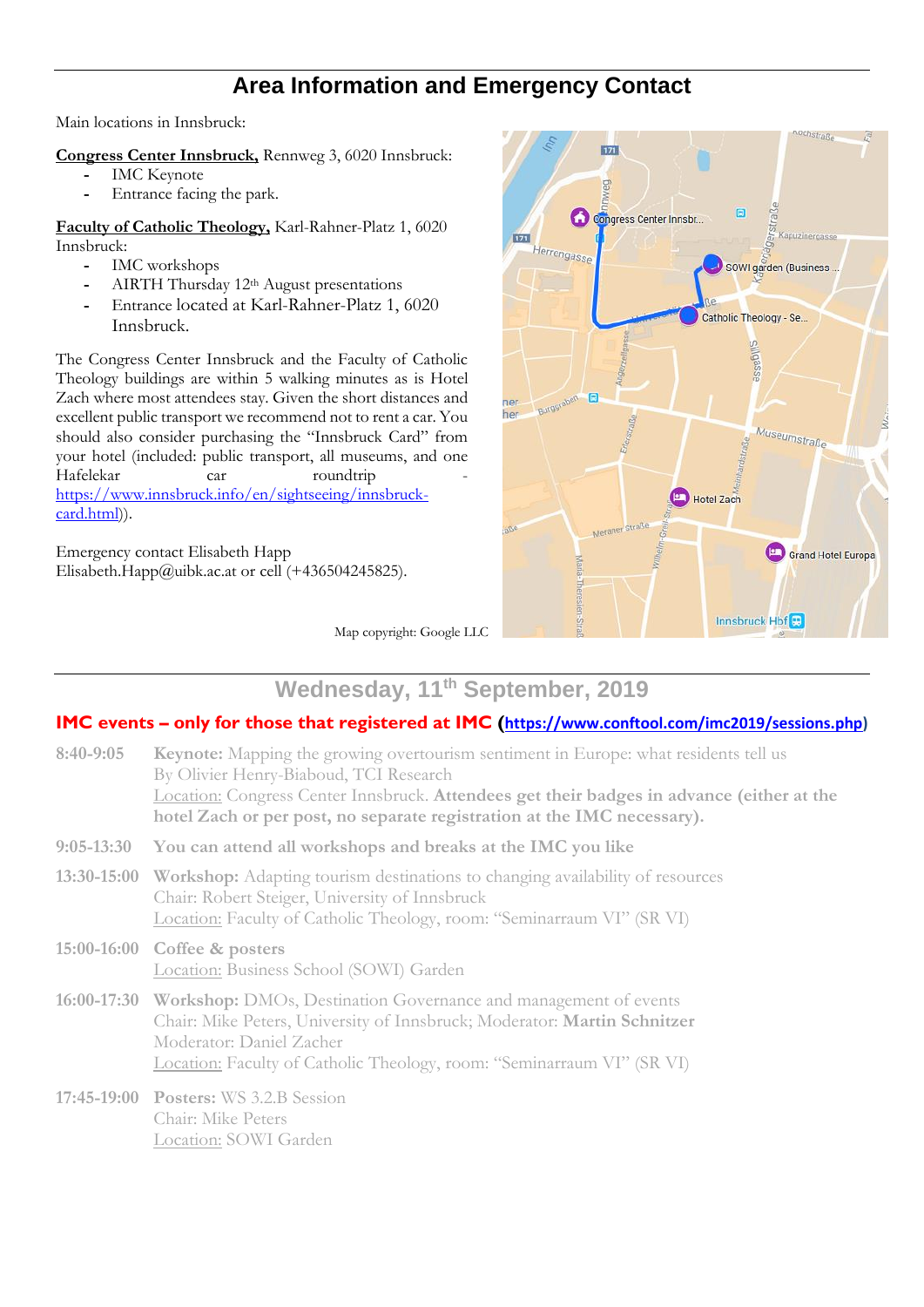# **Wednesday, 11th September, 2019**

#### **AIRTH event for all AIRTH participants**

**19:00-20:00 Welcome Cocktail by invitation of the city of Innsbruck, Old City Hall Innsbruck, Herzog-Friedrich-Straße 21 (drinks only; dinner on your own)**

Meeting point: Hotel Zach, Wilhelm-Greil-Straße 11 (meeting time 18:30)

## **Thursday, 12 th September, 2019**

- **Location: Faculty of Catholic Theology, room "Seminarraum 1" (SR I), Karl-Rahner-Platz 1**
- **8:00-8:30 Registration, coffee & snacks**
- **8:30-8:50 Opening & welcome**

#### **8:50-11:30 Academic session – Tourism Innovation Research**

- Digital transformation in incumbent small and medium sized enterprises (Robert ELLER, Johanna ZANON)
- New practice creation in hospitality human resource management: The phenomenon of innovative employee perks (Ulrich EGGER, Tanja PETRY)
- Leisure Sickness: An underestimated problem of the working population? (Claudia STRASSBURGER, Claudia MOELLER, Mike PETERS, Wolfgang SCHOBERSBERGER, Cornelia BLANK)

#### • **Coffee break**

- Product innovations in urban tourism: The case of Innsbruck (Bernhard BICHLER, Birgit PIKKEMAAT)
- Long-distance hiking as new tourism and fitness trend Implications for destinations and sport companies (Verena HOFMANN, Elisabeth HAPP)
- Where to go when there is no snow? Ski tourists' preferences for a holiday destination (Robert STEIGER, Gottfried TAPPEINER, Janette WALDE)
- **11:30-12:30 Lunch at Kunstpause, Museumsstraße 15, 6020 Innsbruck**

#### **12:30-14:30 Practitioner session – Sustainable Tourism and Entrepreneurship**

- Developing sustainable tourism products for Mediterranean hinterland areas (Konstantinos ZAPOUNIDIS, Alexis SANCHO REINOSO, Parthena PARTZALIDOU, Ramon SERRAT MULA)
- Impact Tourism and WITH World Impact Tourism Habitat (Primoz SPORAR, Zef BERISAJ)
- Istrian Breakfast A Local Bite (Mateja HRVATIN KOZLOVIC)
- Mustache Tour (Neza SEMIC)
- Innovative practices in sustainable tourism Lake Bled, Slovenia (Maja PANČUR)

#### **14:30-14:45 Coffee & snacks**

#### **14:45-15:30 Round table "Innovative Tourism – Research and Practice"**

Moderator: Florian Zach, Virginia Tech

Guests: Marcella De Martin, Italian National Research Council Alessandra Marasco, Italian National Research Council Mike Peters, University of Innsbruck Iis Tussyadiah, University of Surrey

#### **15:45-19:00 Field trip:** Swarovski Crystal World.

Bus departs at 15:45 in front of Faculty of Catholic Theology, Karl-Rahner-Platz 1

#### **20:00- Dinner on your own**

Florian Zach and Dejan Krizaj will explore local cuisine. Participants welcome.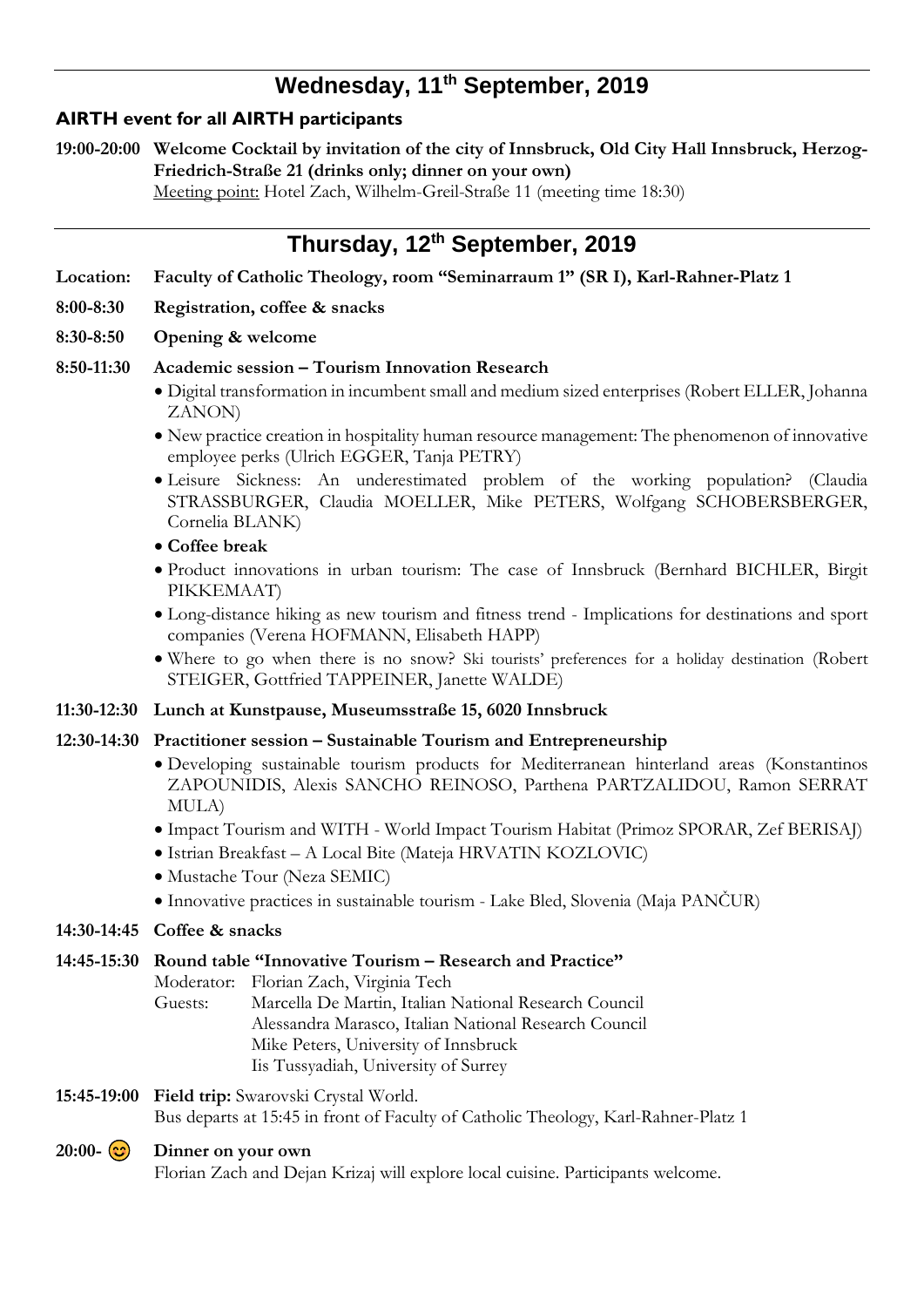# **Friday, 13th September, 2019**

| Road trip to AREA 47 (https://area47.at/) |                                                                                        |
|-------------------------------------------|----------------------------------------------------------------------------------------|
| 8:00                                      | Departure from outside Faculty of Catholic Theology, Karl-Rahner-Platz 1               |
| $9:00-10:30$                              | Academic session – Entrepreneurship and Sustainability                                 |
|                                           | • Effect of scientific excellence and business experience on academic entrepreneurship |

- ip in tourism (Marcin OLSZEWSKI, Marlena A. BEDNARSKA, Piotr ZMYŚLONY)
- Developing tourist products Linking creativity and research (Katarina KOŠMRLJ MUHA)
- Sport and adventure parks created by ski resorts A new business model in summer tourism? (Martin SCHNITZER, Maximilian S. SEIDL, Florian J. ZACH)
- Establishing Destination Management Organizations (DMOs) in Azerbaijan, Cameroon and Iran (Osman Cenk DEMIROGLU, Dieter K. MÜLLER)
- **10:30-11:00 Coffee & Snacks**
- **11:00-12:00 Keynote by Christian Schnöller, General Manager AREA 47**
- **12:00-13:00 Lunch break and signing up for activities**

## **13:00-14:30 Academic session – Product Development, Leadership and Sales**

- Innovation potentials in service ecosystem dynamics of art festivals: Towards social contact typology (Kotaro NAKAMURA, Hideyuki SAKAMOTO, Dejan KRIZAJ)
- A design method of sustainable innovation for traditional landscape maintenance (Sadayo HIRATA, Haruyuki FUJII, Kenichi SHINOZAKI)
- Leadership and service quality: Hemsedal as an innovative practice case (Janja VELVIN, Marit GUNDERSEN ENGESET, Elsa KRISTIANSEN)
- Exploring the innovative, knowledge-based use of daily deals distribution channel by hotel managers (Miha BRATEC, Katarzyna Barbara MINOR)
- **14:30-16:30 Optional adventure activities @ AREA 47 or scenic road trip back to Innsbruck via Kühtai valley or Mieminger Plateau, depending on timing and interest**
- **16:30-17:30 Return to Innsbruck**

## **Gala Dinner for all AIRTH attendees**

- **Location: Umbrüggler Alm, in the mountains North of Innsbruck (1.123 meters)** [\(http://umbrueggleralm.tirol/\)](http://umbrueggleralm.tirol/)
- Attire: **Dress in your Tyrolean or Habsburg souvenir clothing**  $\circled{c}$ Otherwise business casual and comfortable shoes (gravel roads)
- **18:30 Departure from outside Faculty of Catholic Theology (Karl-Rahner-Platz, 1)** Option 1: Bus ride all the way Option 2: cable car ride, and then walk for 40 minutes
- **20:00-22:00 Dinner with view (return by bus for all participants)**